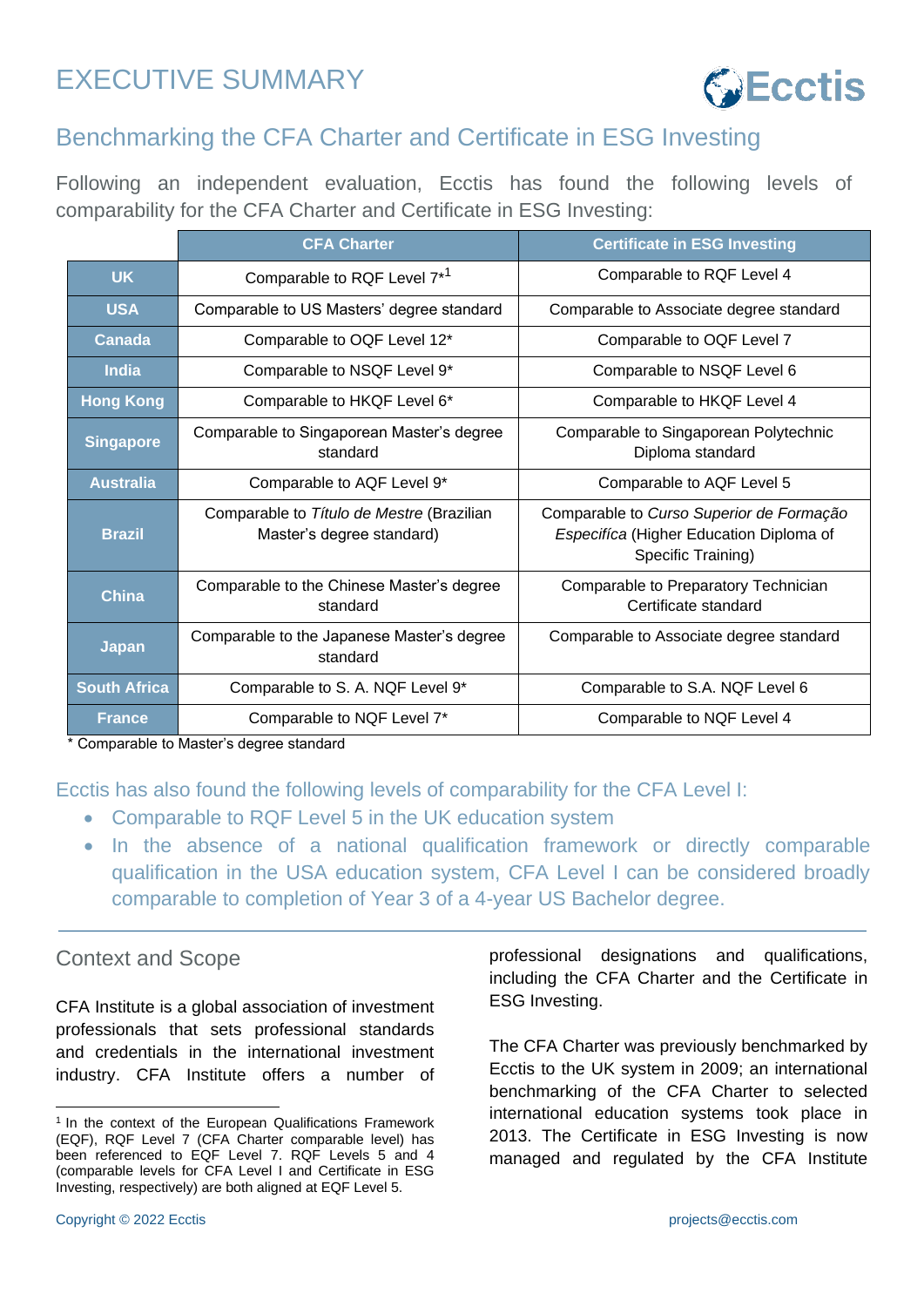since October 2021, having been previously awarded by CFA Society of the UK.

Following updates to the CFA Program and a move to online assessment, CFA Institute has commissioned Ecctis to undertake a benchmarking exercise with a view to evaluating the comparability of the CFA Charter, based on the updated 2021 curriculum, and Certificate in ESG Investing in relation to the UK education system and eleven selected international education systems. This study aims to promote a wider understanding regarding how the CFA Charter and Certificate in ESG Investing relate to educational standards in the UK and in the wider, international context.

#### CFA Program and Charter

The CFA Program is a self-study programme intended for practicing investment professionals, students and, aspiring investment practitioners to equip them with expertise and real-world skills in investment analysis. The CFA Charter is the professional designation awarded on completion of the CFA Program and the required work experience.

The CFA Program leading to the Charter comprises three levels of professional exams: Level I, Level II and Level III. Each level of the curriculum builds on the prior level and is intended to become increasingly complex. The curriculum for Levels I-III is based on the CFA Candidate Body of Knowledge (CBOK), which sets out the core knowledge, skills and abilities that can generally be expected and applied by CFA Charterholders on completion.

To enrol on the CFA Program, and begin studying for the Level I exam, candidates must have one of the following: a) a Bachelor degree or equivalent in any subject; b) be studying toward this undergraduate degree with 11 months or fewer remaining; or c) a combination of 4,000 hours of professional work experience and/or higher education that was acquired over a minimum of three sequential years.

### Certificate in ESG Investing

The Certificate in ESG Investing is similarly a selfstudy programme intended for individuals working in a range of roles across the finance industry. It is designed to cover practical application and technical knowledge in the field of ESG investing. There are no specific entry requirements for the Certificate, although prospective candidates are expected to have a foundational knowledge and understanding of investments. Candidates are required to pass a two and a half hour examination in order to receive the Certificate in ESG Investing.

## Key Findings

The comparative analysis against the UK education system found the CFA Charter to be comparable to Regulated Qualifications Framework (RQF) Level 7. Similarities between the CFA Program learning outcomes and assessment and the RQF Level 7 descriptor were evident in the following knowledge and skill areas:

- Using specialised skills to conceptualise and address problematic situations that involve many interacting factors.
- Designing and undertaking development or strategic activities to inform or produce change in the area of work or study.
- Reformulating and using practical, conceptual or technological knowledge and understanding of a subject or field of work to create ways forward in contexts where there are many interacting factors.

A comparative review of the depth and breadth of content coverage between the CFA Program and Master's degree reference points supported the overall comparability findings.

Analysis of the Certificate in ESG Investing found similarities in relation to the RQF Level 4 descriptor for knowledge and skills overall but particularly in relation to:

• Developing and applying practical, theoretical or technical knowledge and understanding of a subject or field of work to address problems that are well defined but complex and non-routine.